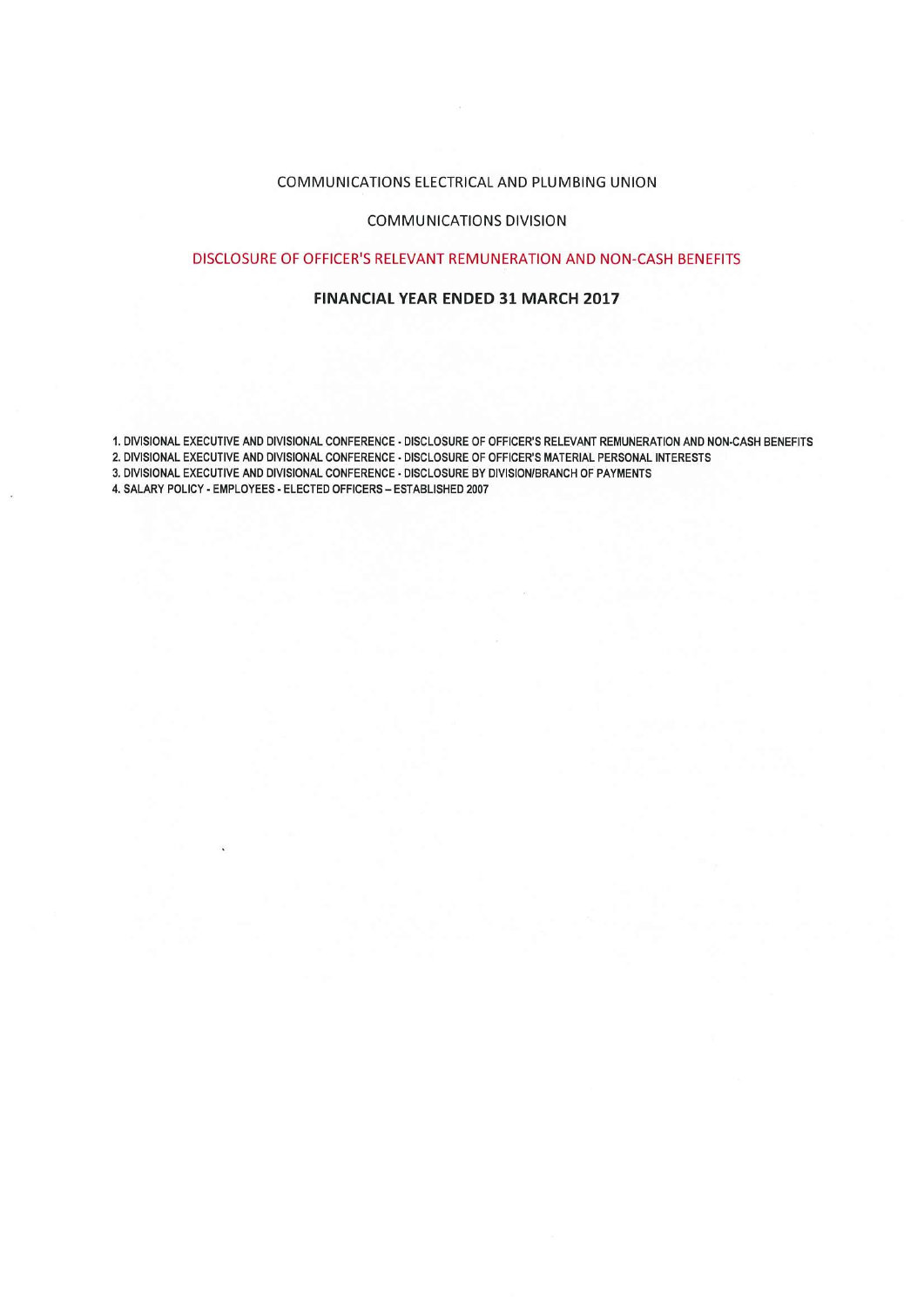| 1 April 2016 - 31 March 2017<br>$\bullet$ |                                              |                    |                   |                          |  |  |
|-------------------------------------------|----------------------------------------------|--------------------|-------------------|--------------------------|--|--|
| <b>Name</b>                               | Designation                                  | <b>Salary Paid</b> | <b>Super Paid</b> | <b>Non Cash Benefits</b> |  |  |
| Greg Rayner                               | Divisional Secretary                         | \$164,106.30       | \$27,664.07       | Car                      |  |  |
| John O'Donne!i                            | Divisional Assistant Secretary               | \$121,401.59       | \$20,404.23       | Qantas Club Membership   |  |  |
| Nicole Robinson*                          | Divisional Assistant Secretary               | \$133,234.80       | \$22,415.89       | Qantas Club Membership   |  |  |
| <b>Bernie Clarke</b>                      | Divisional Vice President                    | \$1,500.00         | <b>NIL</b>        | <b>NIL</b>               |  |  |
| Ellen Huttly                              | Divisional Vice President/Affirmative action | <b>NIL</b>         | <b>NIL</b>        | <b>NIL</b>               |  |  |
| Shane Murphy                              | Divisional President                         | \$3,000.00         | <b>NIL</b>        | <b>NIL</b>               |  |  |
| Alex Jansen                               | DE/DC Member                                 | <b>NIL</b>         | <b>NIL</b>        | <b>NIL</b>               |  |  |
| James Perkins                             | <b>DE/DC</b> Member                          | <b>NIL</b>         | <b>NIL</b>        | <b>NIL</b>               |  |  |
| Joan Doyle                                | DE Member                                    | <b>NIL</b>         | <b>NIL</b>        | <b>NIL</b>               |  |  |
| Val Butler                                | DE/DC Member                                 | <b>NIL</b>         | <b>NIL</b>        | NIL.                     |  |  |
| John Ellery                               | <b>DE/DC Member</b>                          | <b>NiL</b>         | <b>NIL</b>        | <b>NIL</b>               |  |  |
| Maureen Parker                            | DE/DC Member                                 | <b>NIL</b>         | NIL.              | NIL.                     |  |  |
| Cameron Bird                              | DE/DC Member                                 | <b>NIL</b>         | <b>NIL</b>        | <b>NIL</b>               |  |  |
| Christopher Gleeson                       | DC Member                                    | <b>NIL</b>         | <b>NIL</b>        | <b>NIL</b>               |  |  |
| Brian Kershaw                             | DE/DC Member                                 | <b>NIL</b>         | <b>NIL</b>        | <b>NIL</b>               |  |  |
| Nick Townsend                             | <b>DE/DC</b> Member                          | <b>NIL</b>         | NIL.              | NIL.                     |  |  |
| Barry McVee                               | $\mathbf{I}$<br>DE/DC Member                 | <b>NIL</b>         | <b>NIL</b>        | <b>NIL</b>               |  |  |
| John (Norman) Tredrea                     | <b>DE/DC</b> Member                          | <b>NIL</b>         | <b>NIL</b>        | <b>NIL</b>               |  |  |
| Aaron Stockdale                           | DC Member                                    | <b>NIL</b>         | <b>NIL</b>        | <b>NIL</b>               |  |  |
| Rita Karim                                | DC Member                                    | <b>NIL</b>         | <b>NIL</b>        | <b>NIL</b>               |  |  |
| Dharmpal Singh                            | DC Member                                    | <b>NIL</b>         | <b>NIL</b>        | <b>NIL</b>               |  |  |
| Leroy Lazaro                              | DC Member                                    | <b>NIL</b>         | <b>NIL</b>        | <b>NIL</b>               |  |  |
| Anthony Veal                              | DC Member                                    | NIL.               | <b>NIL</b>        | <b>NIL</b>               |  |  |
| Chris Punshon                             | DC Member                                    | <b>NIL</b>         | <b>NIL</b>        | <b>NIL</b>               |  |  |
| Paul Lightfoot                            | DC Member                                    | NIL.               | NIL               | <b>NIL</b>               |  |  |
| <b>Previous Elected Officers</b>          |                                              |                    |                   |                          |  |  |
| Lisa-Maree Bahls                          | Divisional Vice President Affirmative Action | \$1,500.00         | <b>NIL</b>        | <b>NIL</b>               |  |  |
| Jim Metcher                               | DE/DC Member                                 | <b>NIL</b>         | NIL.              | <b>NIL</b>               |  |  |
| Phil Hughes                               | DE/DC Member                                 | <b>NIL</b>         | <b>NIL</b>        | <b>NIL</b>               |  |  |
| Peter Miller                              | DE/DC Member                                 | <b>NIL</b>         | <b>NIL</b>        | <b>NIL</b>               |  |  |
| Greg Collbeck                             | DE/DC Member                                 | <b>NIL</b>         | <b>NIL</b>        | <b>NIL</b>               |  |  |

# CEPU Communications Division - Disclosure of Remuneration & Benefits

 $\sim 10^{11}$  km  $^{-1}$ 

\* The officer had Annual Leave Cashed.